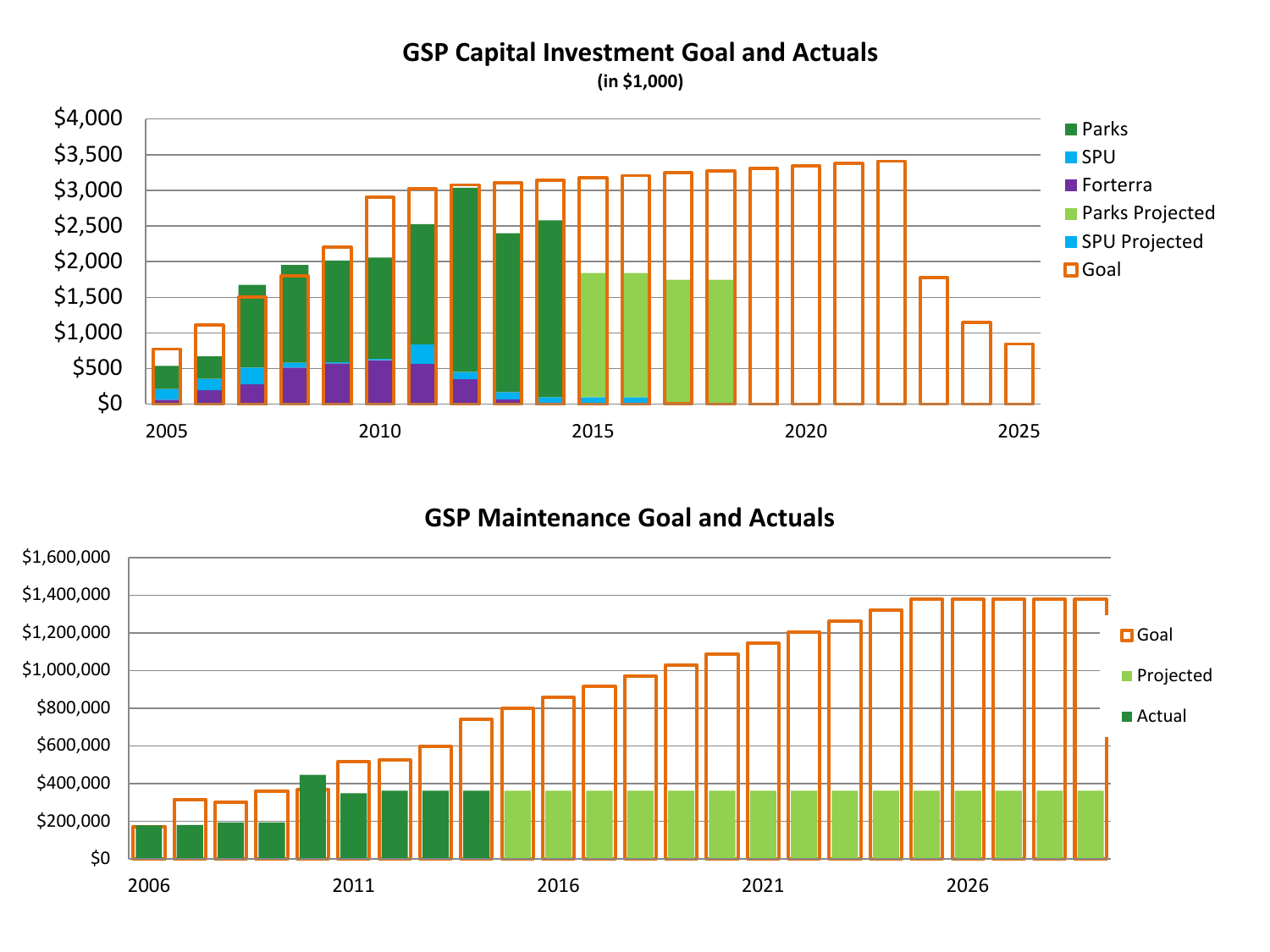#### **GSP Capital Investment Goal with PLP**

**(in \$1,000)** 



## **GSP Maintenance Goal with PLP**

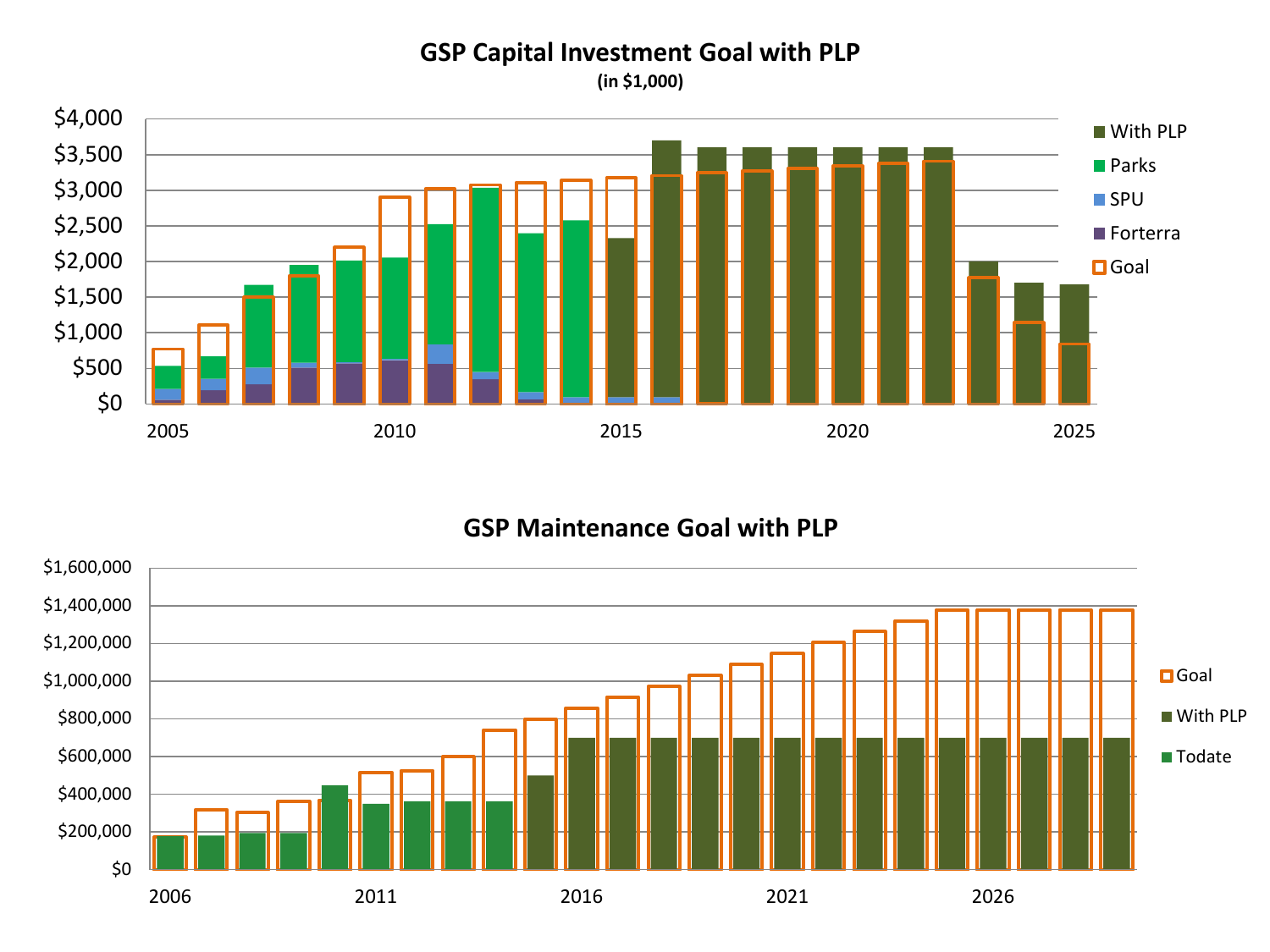